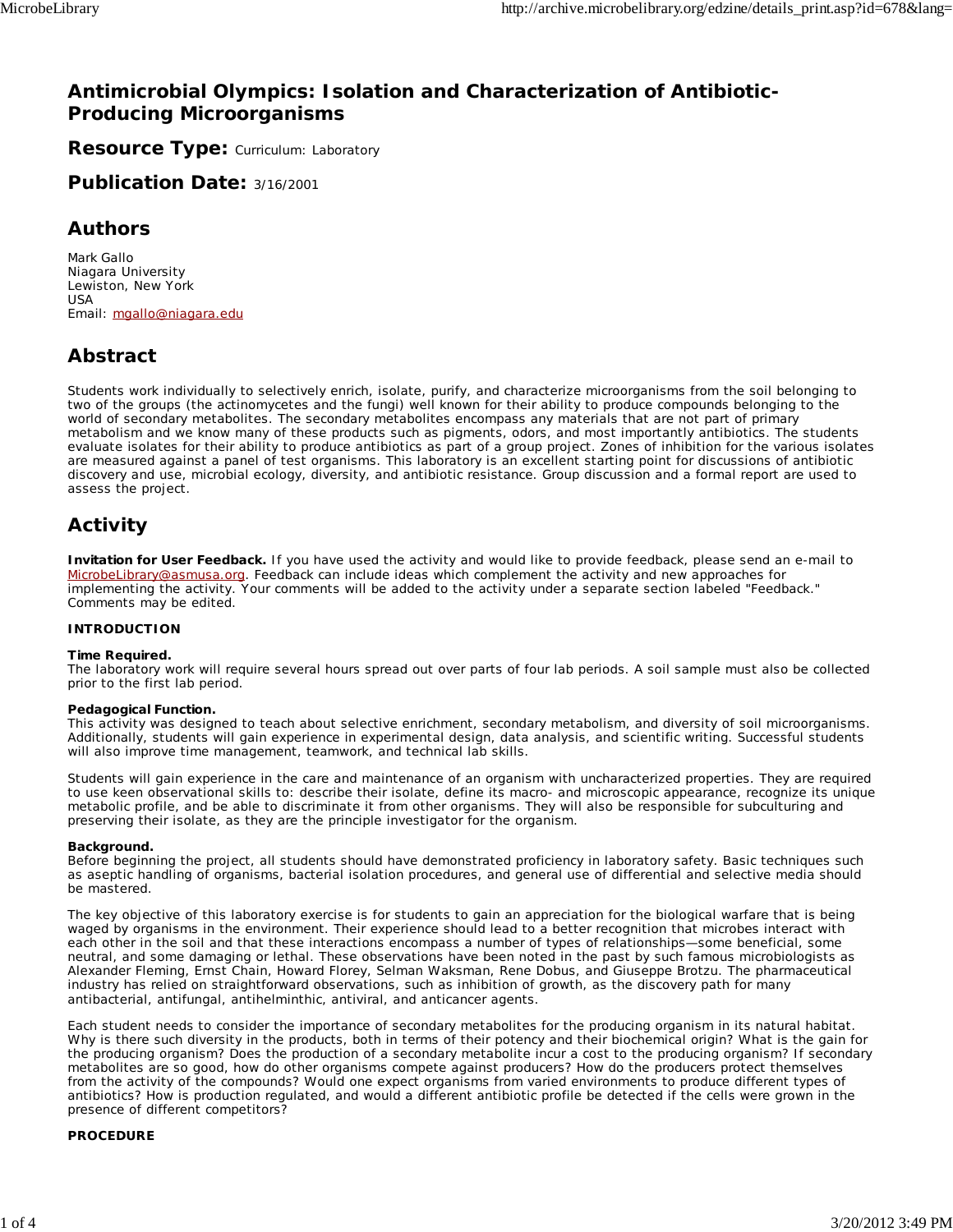#### **Materials.**

Materials normally available in a microbiology teaching laboratory are required. These include: Bunsen burners Inoculating loops Ethanol Pasteur pipettes Test tubes **Microscopes**  Staining reagents Incubators Millimeter rulers One large glass baking dish per indicator organism Disposable sealable plastic bags (e.g., Ziploc) Bacteriological media, as specified below

Useful resources include a reference copy of Bergey's Manual and information on fungi.

#### **Instructor Version.**

*Week one*

1. Site identification and collection of samples.

Students are asked to collect a soil sample in a sealable plastic bag for food storage (e.g., Ziploc bag). Students are instructed on a way to acquire the sample by inverting the bag and grabbing soil, then pulling soil into the bag and sealing it.

#### 2. Inoculation of media.

A small amount of the soil (pea-sized scoop) is placed in a 15-ml conical-bottom tube containing 5 ml of sterile, distilled water. The sample tube is shaken to dislodge the organisms from the soil particles. Several agar plates containing various media are each inoculated from this sample using a sterile inoculating loop. Sabouraud glucose agar works well for selective enrichment of fungi; glycerol arginine agar and starch casein nitrate agar work well for the actinomycetes. Students also inoculate a nutrient agar and a minimal agar plate. Although some of the organisms in these two groups grow quite slowly, incubation of the plates at room temperature (25°C) allows for sufficient growth by one week.

#### *Week two*

3. Observation and enumeration.

Students count colonies on the plates and note diversity based on colony morphology. The fungi typically have a fuzzy or fluffy appearance. The actinomycetes may appear fluffy, fuzzy, leathery, or powdery. In some instances, one can detect zones of inhibition around certain colonies. Many fungi and actinomycetes are also pigmented. Colonies of these two groups of organisms are friable or pliable, never sticky or slimy.

Students perform wet mounts on prospective positive colonies and restreak organisms that appear filamentous on similar agar. See Fig. 1 for examples of student isolates and their patterns of growth.

#### FIG. 1.

*Week three*

4. Antibiotic production (Antimicrobial Olympics).

Students insert the wide bore end of a sterile Pasteur pipette or 1,000-microliter sterile disposable micropipette tip into the agar and slowly rotate it until a plug of agar is cut cleanly from a region of the plate containing sufficient growth of their actinomycete or fungal isolate. Often the plug remains in its original location on the agar plate; occasionally it remains in the pipette. In either case, the plug is carefully removed with sterile forceps (produced by dipping the end of the forceps in 95% ethanol and passing through a flame) and placed upright on the surface of a large glass baking dish containing a suitable agar medium that has been seeded with an indicator organism of interest (*Escherichia coli*, *Pseudomonas fluorescens*, *Staphylococcus epidermidis*, and *Saccharomyces cerevisiae* have all been successfully used.). It is important to use a medium that supports the growth of the indicator organism. The author recommends looking at a manual for suggested media or consulting Media for Isolation and Enumeration (http://archive.microbelibrary.org/edzine/curriculum /incubator/incubator3a.htm) for more information. It is also recommended that the instructor place known antibiotic disks on the baking dish for comparison purposes.

To prevent condensation problems on the baking dish, it is recommended to autoclave the baking dish and the agar separately and only after the agar and the baking dish have cooled should the agar be poured into the dish. The glass dish is covered with foil and incubated upright (do not invert). The dish is observed one and three days after inoculation with the indicator organism and the test samples. (It can be stored in a refrigerator until the next class period after growth of the indicator organism has occurred.)

#### *Week four*

5. Analysis of antibiotic production.

Students measure zones of inhibition using a clear plastic ruler. Comparisons are made among the isolates and "winners" are chosen based upon their ability to inhibit each indicator organism. See Fig. 2 for an example of a completed contest.

#### FIG. 2.

Students note the number of indicator organisms that their isolate was able to inhibit and compare their results to the spectrum of activity of known antibiotics. Students are asked to suggest the mode of action of their antibiotic based on this profile.

#### **Safety Issues.**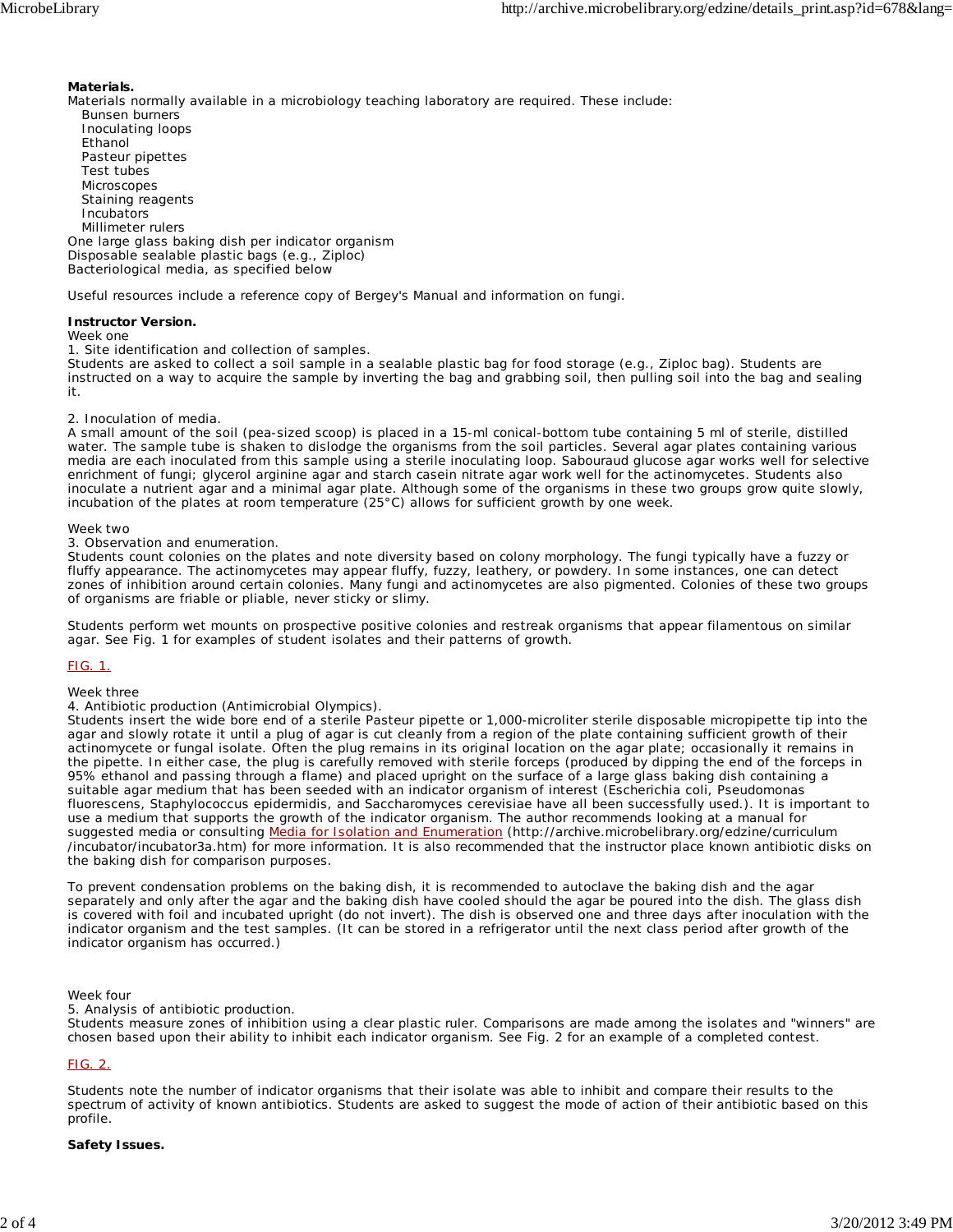Actinomycetes and molds are both spore producers, therefore there is the possibility of contamination with these agents. It is very important that students be extremely careful with plates containing fungi, lest they release them. It is important to dispose of the plates according to your institution's biosafety protocols.

It is advisable to talk to the students prior to sample collection about the potential hazards of microorganisms. Instructors would be well-advised to steer students away from soil sources contaminated with human wastes or likely to contain human pathogens. As these organisms are spore formers, there is also the very real potential of intentional or inadvertent release. Some individuals have allergies to mold spores. Mycoses are a possibility. Lab coats, eye protection, and appropriate footwear are highly recommended, in addition to all standard safety measures when working with flames and glass. The glass baking dishes are autoclaved after the conclusion of the experiment to destroy the indicator and test organisms. It should be stressed that microorganisms are able to produce some very potent compounds and that there is a very real possibility that working with unknown isolates could turn up a potentially dangerous microbe.

#### **ML Safety Statement regarding Environmental Isolates**

The Curriculum Resources Committee recognizes that isolated organisms can be a powerful learning tool as well as a potential biological hazard. We strongly recommend that:

- · Environmental enrichment laboratories should only be performed in classes in which students have been trained to work at a BSL2.
- · Direct environmental samples (eg. soil, water) which are known to contain infectious organisms should be handled according to the biosafety level of that infectious agent.
- · Cultures of enriched microorganisms, derived from environmental samples, should be handled using Biosafety Level 2 precautions.
- · Mixed, enriched or pure cultures of microorganisms from environmental samples with a significant probability of containing infectious agents should be manipulated in a biosafety cabinet if available.
- · Where possible, media used for the enrichment of environmental isolates should contain an appropriate anti-fungal agent.
- Instructors should be aware if they are teaching in regions with endemic fungi capable of causing systemic infections, and should avoid environmental isolations.

#### **ASSESSMENT and OUTCOMES**

#### **Suggestions for Assessment.**

Instructors should plan time for discussion of likely habitats prior to the first lab period. As both groups of organisms are very prevalent in most terrestrial environments, it is usually not a problem to acquire them.

Students should recognize the macroscopic and microscopic properties of these groups of organisms. It is important that they recognize that these two groups of organisms look very similar macroscopically (aerial mycelia) and microscopically (filamentous), act very similarly (antibiotic producers), and share a similar life cycle (spore formers). However they should also recognize the differences between these two groups of organisms, the primary one being that they belong to two different domains (kingdoms) as the actinomycetes are eubacteria (prokaryotes) and the fungi are eukaryotes.

After the zones of inhibition are measured it is important to begin discussions on the properties of antibiotics. Antibiotics are biochemically selective; they inhibit some function of a cell. There are certain shared properties of cells (e.g., a membrane), therefore agents that target such an element will have a broad spectrum of activity. Conversely, all organisms also have unique properties, and agents that affect a specific target in a certain organism will have a limited range.

Each student completes a formal research report in the format of a scientific paper. Assessment is based on (i) experimental design, (ii) ability to follow format guidelines, (iii) quality of data evaluation, and (iv) quality of discussion of rationale for differences observed in antibiotic production patterns. Questions addressed in the discussion should include: "What are the properties of these two groups of organisms that are utilized during the initial enrichment?", "What are the distinguishing properties of these two groups of organisms that allow for relatively straightforward identification?", "Why are there other organisms on the initial enrichment plates, what must be the properties of these organisms?", and "How significant are these two groups in the soil, in terms of their numbers and diversity?"

#### **Problems and Caveats.**

Laboratory strategies may include:

- Comparison of specific antibiotic batteries (e.g., cell wall synthesis inhibitors and protein synthesis inhibitors) to evaluate the biological effects of structural analogs or altered targets. This will focus on antibiotic mechanisms.
- Correlation between environmental source of isolates and antibiotic sensitivity patterns. This will focus on selective pressures, diversity, and evolutionary theory.
- Comparison of baterial isolates to evaluate multidrug resistance. This will focus on genetics, gene transfer, and gene frequency between populations.

#### **SUPPLEMENTARY MATERIALS**

#### **Possible Modifications.**

The exercise may be extended in any of the following ways:

- Modification of selection conditions—does it influence efficiency and diversity of recovery?
- Medium-dependent production of antibiotic—can one optimize production?
- Comparison of potency of antibiotic versus known concentrations of antibiotics—what is the level of production of the compound?
- $\bullet$ Extraction and partial purification of antibiotic—is there one, or are there many active compounds responsible for the activity?
- Properties of antibiotic stability—do temperature, light, and oxygen affect stability?
- Characterization of antibiotic producer—is it related to known antibiotic producers?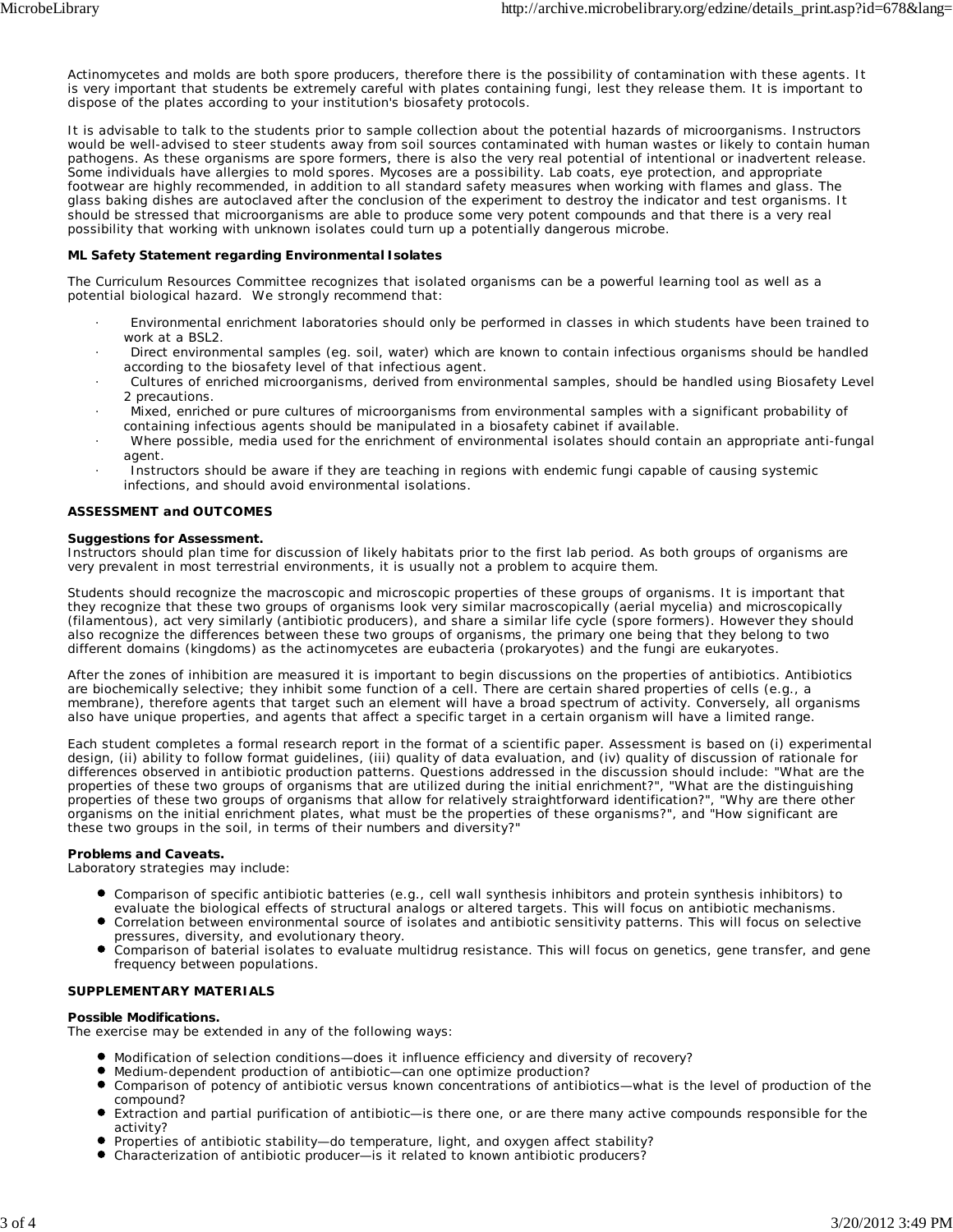#### **Recipes for Media.**

For media recipes, see the Difco Manual (Difco Laboratories, Detroit, Mich.) or Media for Isolation and Enumeration (http://archive.microbelibrary.org/edzine/curriculum/incubator/incubator3a.htm).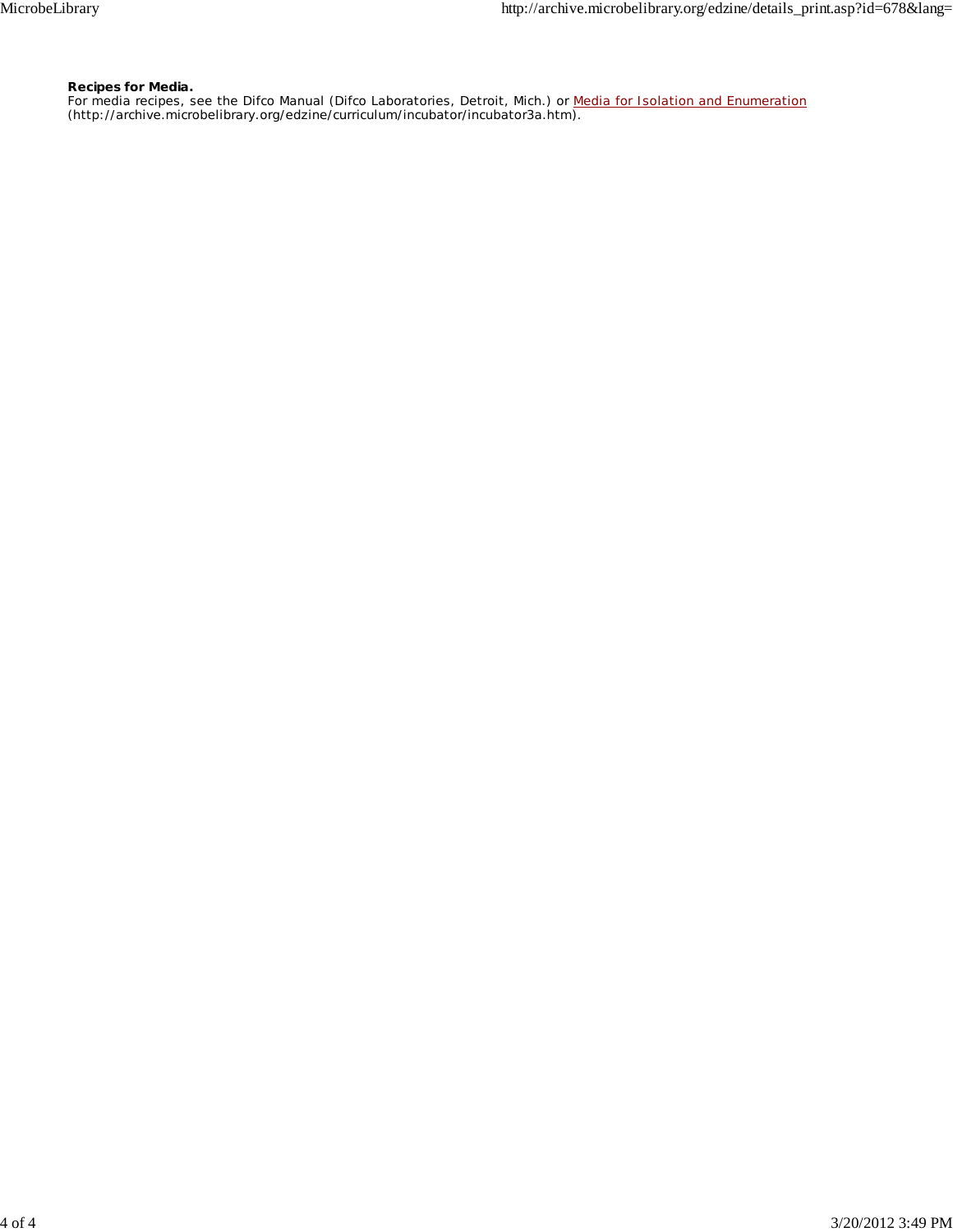# Figure 1. Representative Actinomycetes **Pure Cultures**

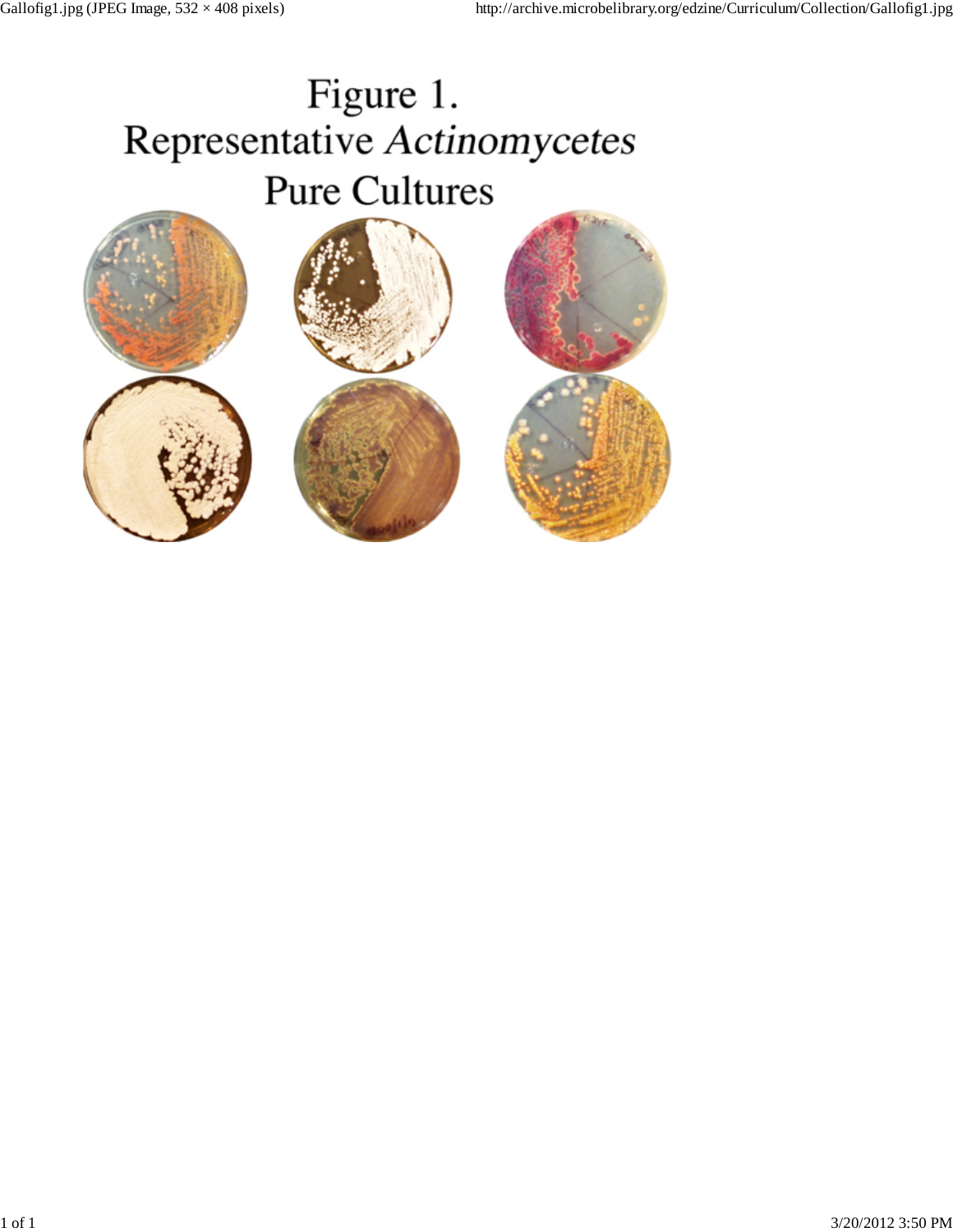# Figure 2. "Anti-Microbial Olympics"



- A, baking dish with plugs on lawn of E. coli;
- B, close-up of dish showing zones of inhibition.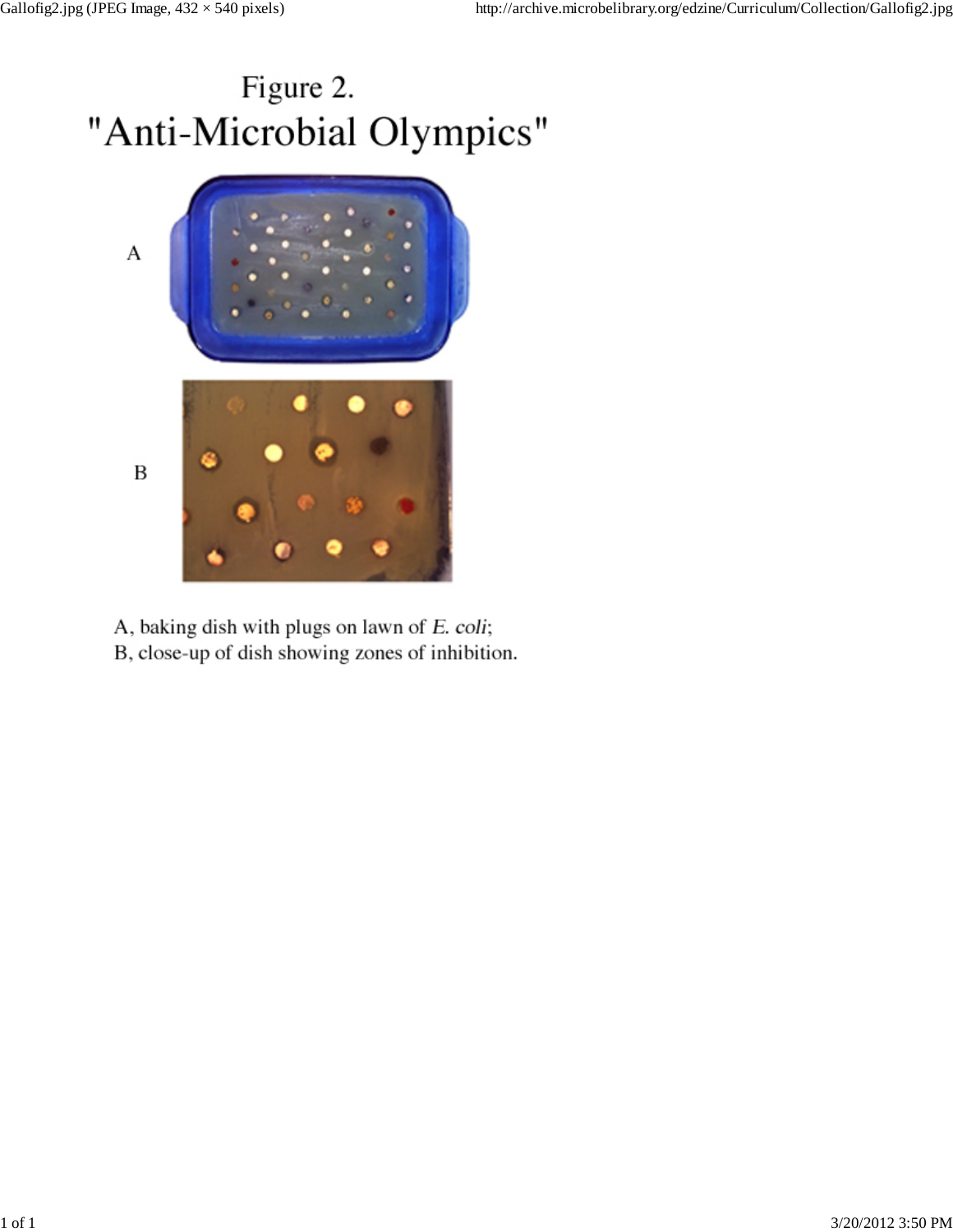# **III** Curriculum Resources

# **Media for Isolation and Enumeration**

Note: Media marked with an \* indicate they are readily available commercially.

## **Non-selective or general purpose media**

- \***PCA Plate Count Agar** (a.k.a. Standard Methods agar). A medium used for the routine 1. enumeration of bacteria in food.
- \***TSA** – **T-soy agar** (a.k.a. Tryptic Soy Agar or Trypticase Soy Agar). A widely used medium for 2. the cultivation of many heterotrophic bacteria.
- 3. **\*R2A R2 Agar**. A low nutrient medium devised for the recovery of bacteria from treated potable water. Energy sources range from pyruvate to starch.
- \***NA Nutrient Agar**. A classic medium for growth of bacteria. Beef extract provides a complex 4. mixture of minerals, vitamins and some carbohydrates.

# **Differential Media**

- 1. \***King's Medium B** (a.k.a. Pseudomonas F or Flo agar). A differential medium for the detection and isolation of fluorescent *Pseudomonas spp.* Enhances the elaboration of fluorescent pigments. View colonies under UV light to observe fluorescence.
- \***Sheep Blood Agar** (5% sheep blood in T-soy agar). A differential medium for the detection of 2. hemolytic bacteria. A standard medium for isolating bacteria from clinical specimens.

# **Selective Media**

- 1. \* Eosin Methylene Blue (EMB) Agar. A differential plating medium for detection and isolation of gram-negative coliforms. Eosin inhibits the growth of gram-positive bacteria. Differentiates lactose-fermenters from lactose-nonfermenters. Fecal coliforms, such as *E. coli* are blue-black with a greenish metallic sheen; *Enterobacter* forms large pink, mucoid colonies; lactose nonfermenters such as *Salmonella* and *Shigella* are translucent and amber or colorless; *Acinetobacter* spp. turns bright blue.
- 2. \*Mannitol Salt Agar. Selective and differential medium for isolation and differentiation of *Staphylococcus*. Contains mannitol, 7.5% sodium chloride and phenol red indicator. The NaCl inhibits organisms other than staphylococci. A yellow color indicates fermentation of mannitol.
- 3. **\*PEA Agar**. Phenolethanol Agar is a selective medium for isolating staphylococci and streptococci in the presence of gram-negative organisms such as *Proteus* spp. or *Escherichia coli*.
- \***Sabouraud Glucose (Dextrose) Agar**. This medium is for the isolation and cultivation of fungi 4. (yeasts and molds). The selective property of this medium is the relatively low pH (about 5.6). To make the medium more selective for fungi, 0.05 g/l chloramphenicol can be added. The Emmon's formulation of this medium is buffered to a pH of 7; it will not be as inhibitory to bacteria.
- 5. **Actinomycete Isolation Agar**.

There are several approaches to selection of actinomycete type organisms. Two examples are given below.

*Glycerol Arginine Agar*. This medium is somewhat selective for actinomycetes (particularly streptomycetes). It is suggested that cycloheximide (50  $\mu$ g/ml) and nystatin (50  $\mu$ g/ml) be added to prevent growth of fungi. The basis for selectivity appears to be the high carbon/nitrogen ratio,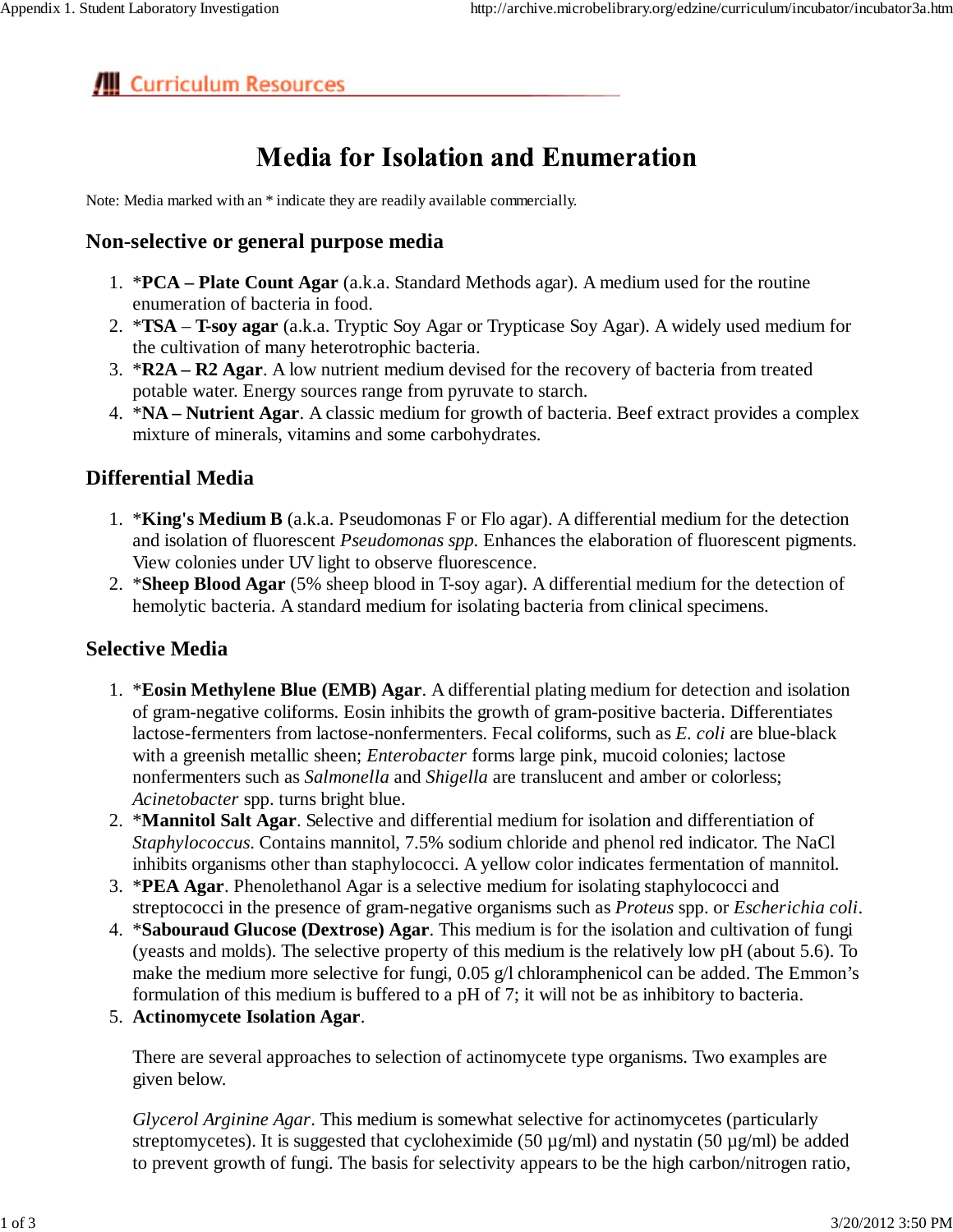which favors actinomycetes over the unicellular bacteria. Per liter of distilled water: glycerol 12.5 g, arginine 1.0 g, NaCl 1.0 g, K<sub>2</sub>HPO<sub>4</sub> 1.0 g, MgSO<sub>4</sub><sup>-7</sup>H<sub>2</sub>O 0.5 g, Fe<sub>2</sub>(SO<sub>4</sub>)<sub>3</sub><sup>-6</sup>H<sub>2</sub>O 0.01 g, CuSO4 . 5H2O 0.001 g, ZnSO4 . 7H2O 0.001 g, MnSO4 . H2O 0.001 g, agar 15 g.

*Starch Casein Nitrate Agar*. This medium is somewhat selective for actinomycetes. It is suggested that cycloheximide (50  $\mu$ g/ml) and nystatin (50  $\mu$ g/ml) be added to prevent growth of fungi. Selectivity is partially based on use of complex substrates as well as the high carbon/nitrogen ratio. Per liter of distilled water: starch 10.0 g, casein 0.3 g, KNO3 2.0 g, NaCl 2.0 g, K2HPO4 2.0

g, MgSO<sub>4</sub><sup>.</sup>7H<sub>2</sub>O 0.05 g, CaCO<sub>3</sub> 0.02 g, FeSO<sub>4</sub>.<sup>2</sup>H<sub>2</sub>O 0.01 g, agar 18.0 g.

Note: Actinomycetes often are slow growing. Incubation should continue for at least one to two weeks. Also, since these media are not 100% selective, actinomycete colonies will have to be identified by colonial morphology or by microscopic examination.

6. **Medium BG-11 for Cyanobacteria**. NaNO<sub>3</sub> 1.5 g, K<sub>2</sub>HPO<sub>4</sub> 0.04 g, MgSO<sub>4</sub><sup>·</sup> 7H<sub>2</sub>O 0.075, CaCl<sub>2</sub><sup>·</sup> 2H2O 0.036 g, citric acid 0.006 g, ferric ammonium citrate 0.006 g, EDTA (disodium salt) 0.001 g, Na<sub>2</sub>CO<sub>3</sub> 0.02 g, trace metal mix A5 (see below) 1.0 ml, agar (if needed) 10.0 g, distilled water 1.0 L. The pH should be 7.1 after sterilization.

*Trace metal mix A5*: H<sub>3</sub>BO<sub>3</sub> 2.86 g, MnCl<sub>2</sub><sup>·</sup> 4H<sub>2</sub>O 1.81 g, ZnSO<sub>4</sub><sup>·</sup> 7H<sub>2</sub>O 0.222 g, Na<sub>2</sub>MoO<sub>4</sub>· 2H2O 0.39 g, CuSO4 **.** 5H2O 0.079 g, Co(NO3)2 **.** 6H2O 49.4mg, distilled water 1.0 L. Light is the energy source for cyanobacteria.

# **Other media suggestions**

# 1. **To inhibit fungi.**

To inhibit fungal growth, cycloheximide can be added to a medium at a concentration of 50 mg/ml. This is especially important for soils that may contain pathogenic fungi such as species of *Histoplasma* or *Coccidioides*.

# 2. **Variations of T-soy agar.**

Used to select for organisms able to grow with fewer nutrients or in the presence of more sodium chloride.

*0.1x TSA* – Tryptone 1.5 g, Soytone 0.5 g, NaCl 0.5 g, agar 15 g per liter. [Note that T-soy broth has glucose and dipotassium phosphate and different amounts of tryptone and soytone per liter than T-soy agar.]

*TSA + 5% NaCl* – Tryptone 15 g, Soytone 5 g, NaCl 50 g, agar 15 g per liter.

# 3. **Variations on minimal agar**.

Minimal agar is minimal with regard to organic compounds. Bacteria with the capacity to synthesize all organic compounds from a limited organic carbon source can grow on this medium. Bacteria that require specific growth factors will not grow by themselves but may form satellite colonies around other colonies that secrete such nutrients.

*Minimal agar* – Dextrose 1 g, dipotassium phosphate 7 g, monopotassium phosphate 2g, sodium citrate 0.5 g, magnesium sulfate 0.1 g, ammonium sulfate 1 g, agar 15 g per liter.